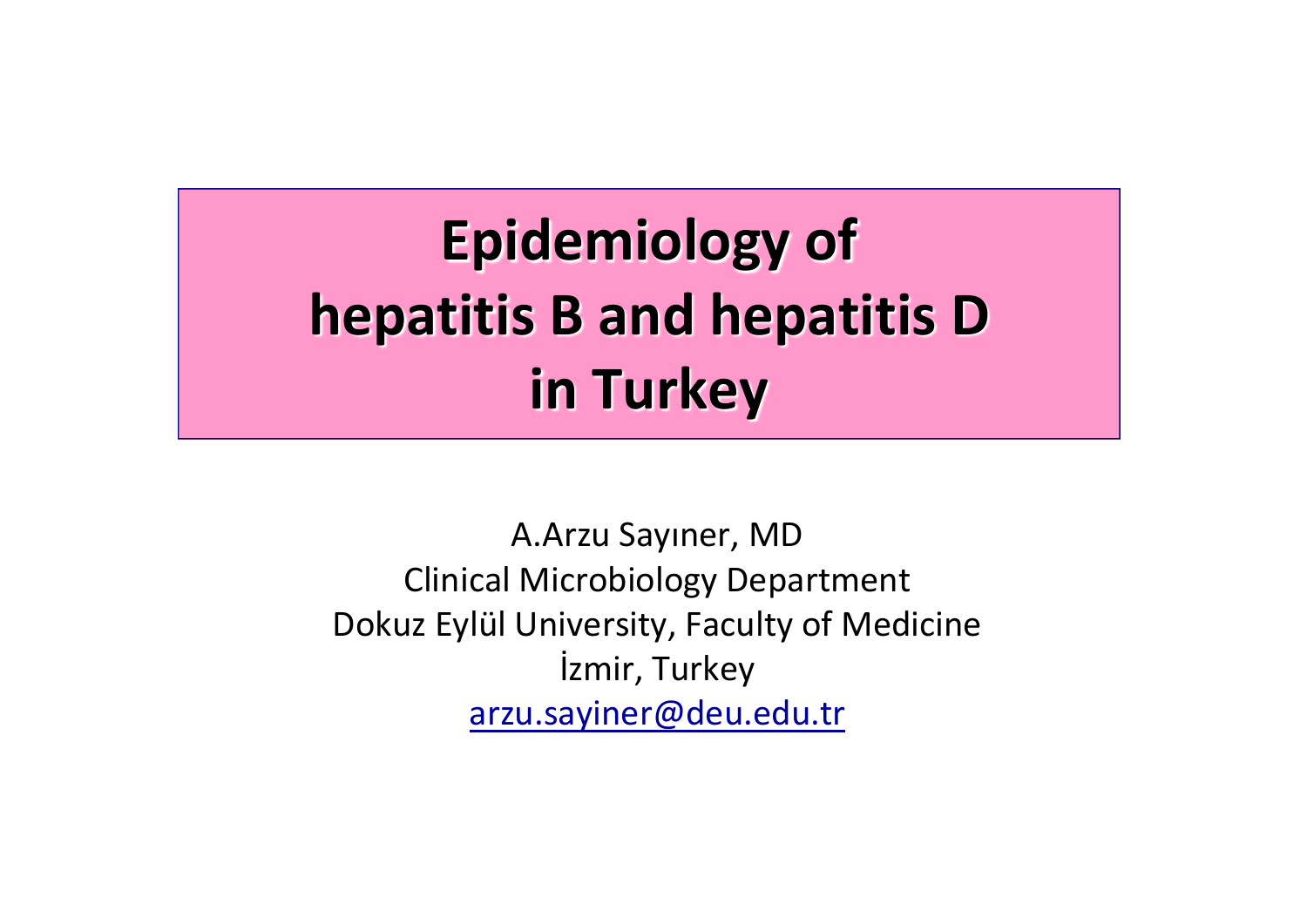

Sifting the evidence for sound studies with a take home message is laborious and the yield disappointing BMJ, 2003

PubMed – 26 articles Turkish Medline – 42 articles ⇓43 articles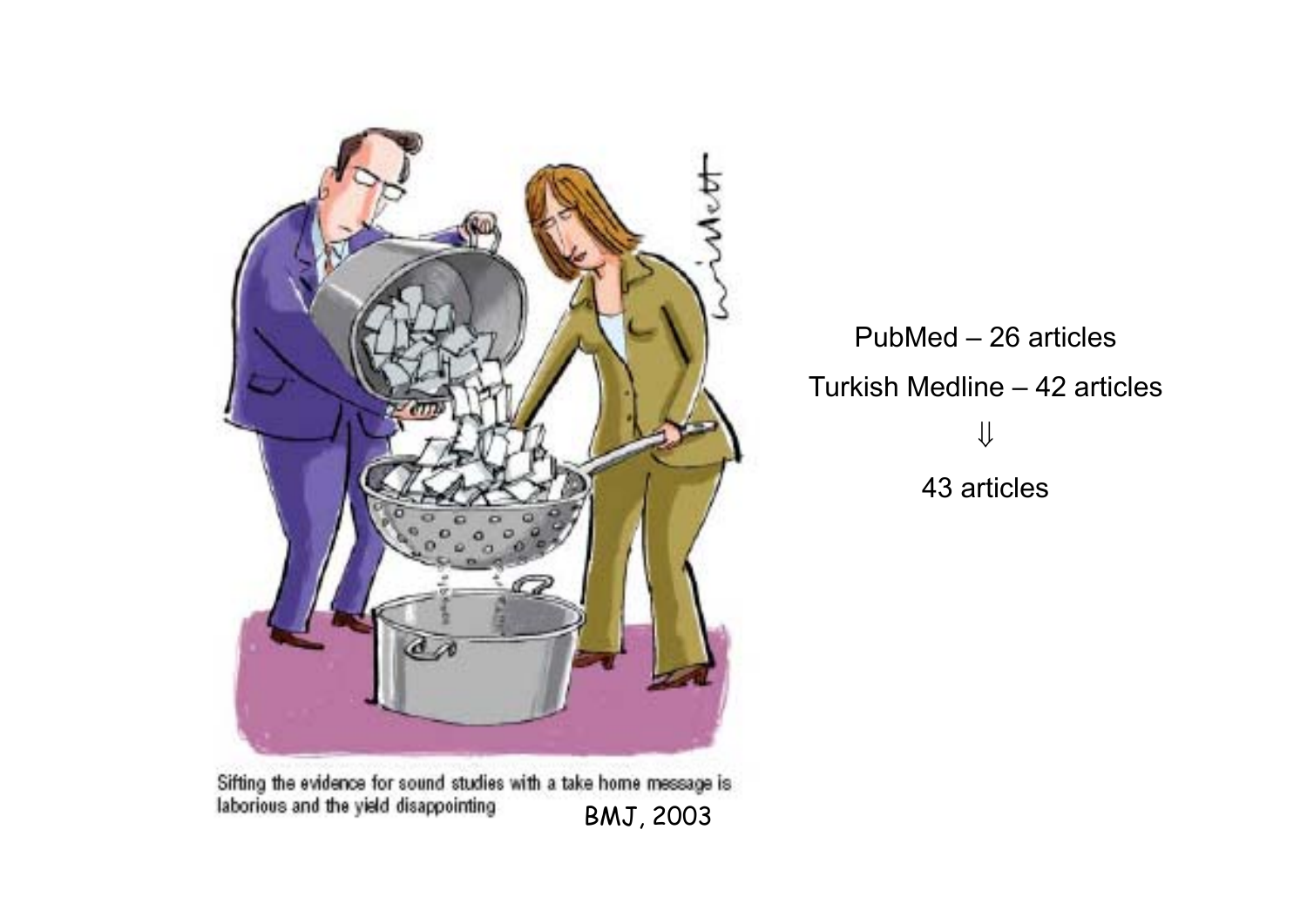### Prevalence of HBV - HDV (1980-2000)

| Group (n)                      | <b>Marker</b> | 1980-1990 | 1990-2000 |        | <b>Mean</b> |
|--------------------------------|---------------|-----------|-----------|--------|-------------|
| "Healthy" adults<br>(6800000)  | HBsAg         | 6.8%      | 5.9%      | p<0.05 | 6.3%        |
| Health care workers<br>(14000) | HBsAg         | 5.8 %     | $3.6\%$   | p<0.05 | $4.7\%$     |

| <b>Chronic liver disese</b><br>(5000)          | HBsAg           | 60 % | 56 % | p < 0.05 | <b>58 %</b> |
|------------------------------------------------|-----------------|------|------|----------|-------------|
| <b>HBsAg positives</b><br>(14000)              | <b>Anti HDV</b> | 5.3% | 6%   | p > 0.05 | 4.7%        |
| HBV related chronic<br>liver disese<br>(3 000) | <b>Anti HDV</b> | 38 % | 27%  | p<0.05   | 30.6 %      |

*De ğertekin H. Hepatit B, 2003 Mıstık R, Balık İ. Viral Hepatit, 2001*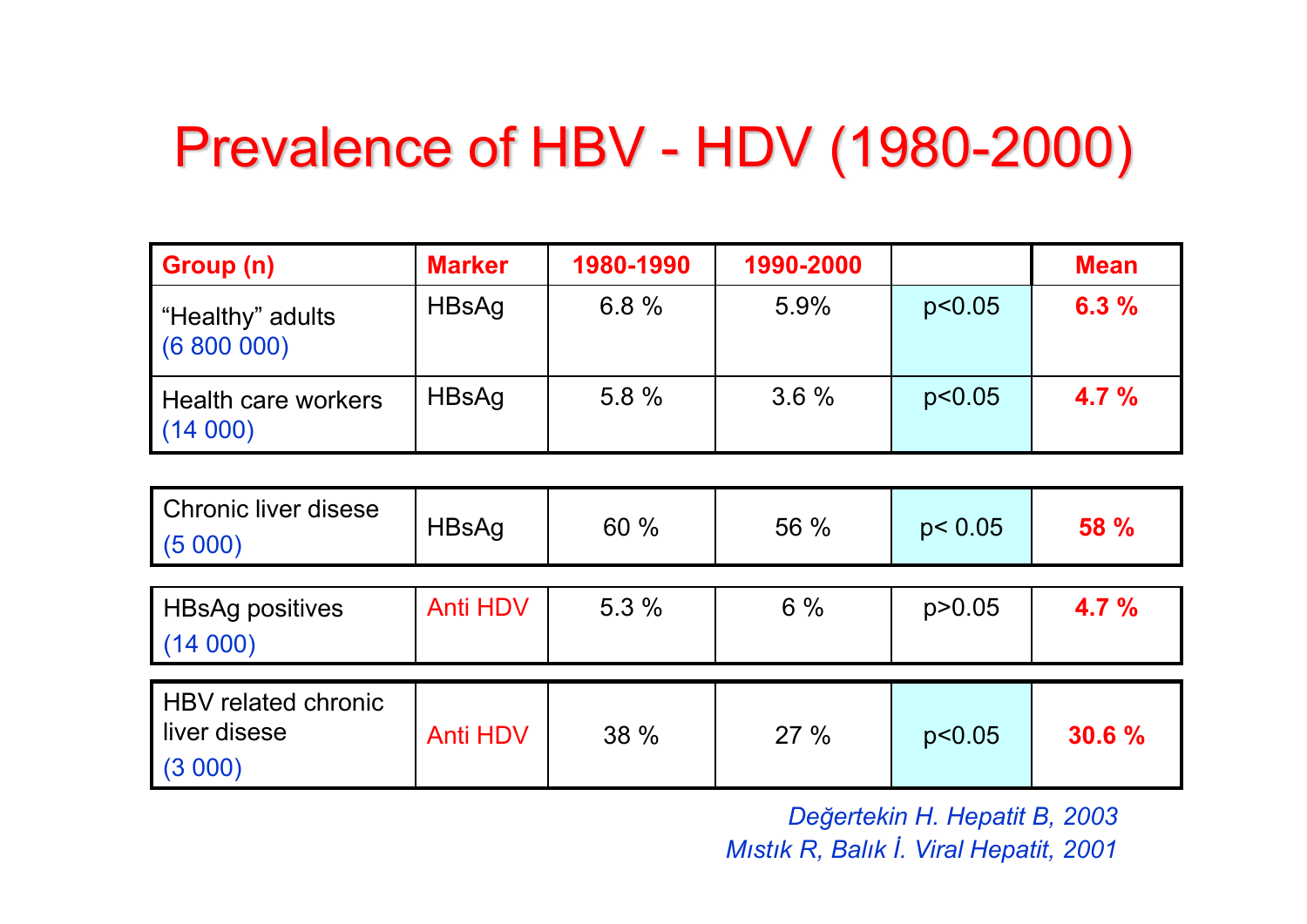# Regional differences (1980-2000)

Eastern and SoutheasternAnatolia:

- •HBsAg prevalence: 8.8%
- • HBsAg positivity among chronic liver disease: 68%



• AntiHDV prevalence among HBsAg carriers: 7.2%

Lower socioeconomic and educational status

*De ğertekin H. Hepatit B, 2003 Mıstık R, Balık İ. Viral Hepatit, 2001*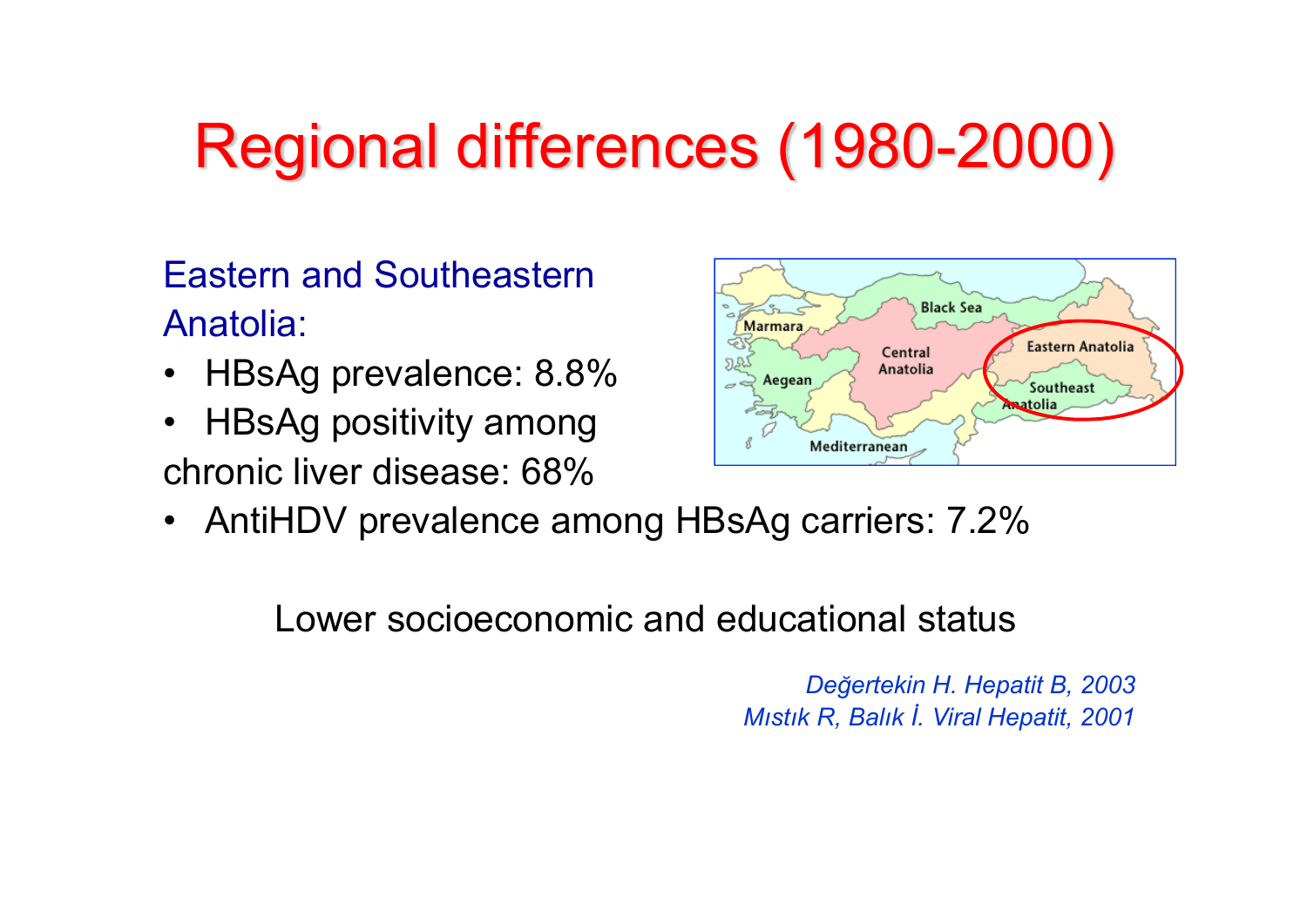## HBsAg prevalence (0-18 years) 1990-2000



• Mostly based on retrospective studies, evaluating out-patient children admitted to the local hospitals

*Mıstık R, Balık İ. Viral Hepatit, 2001*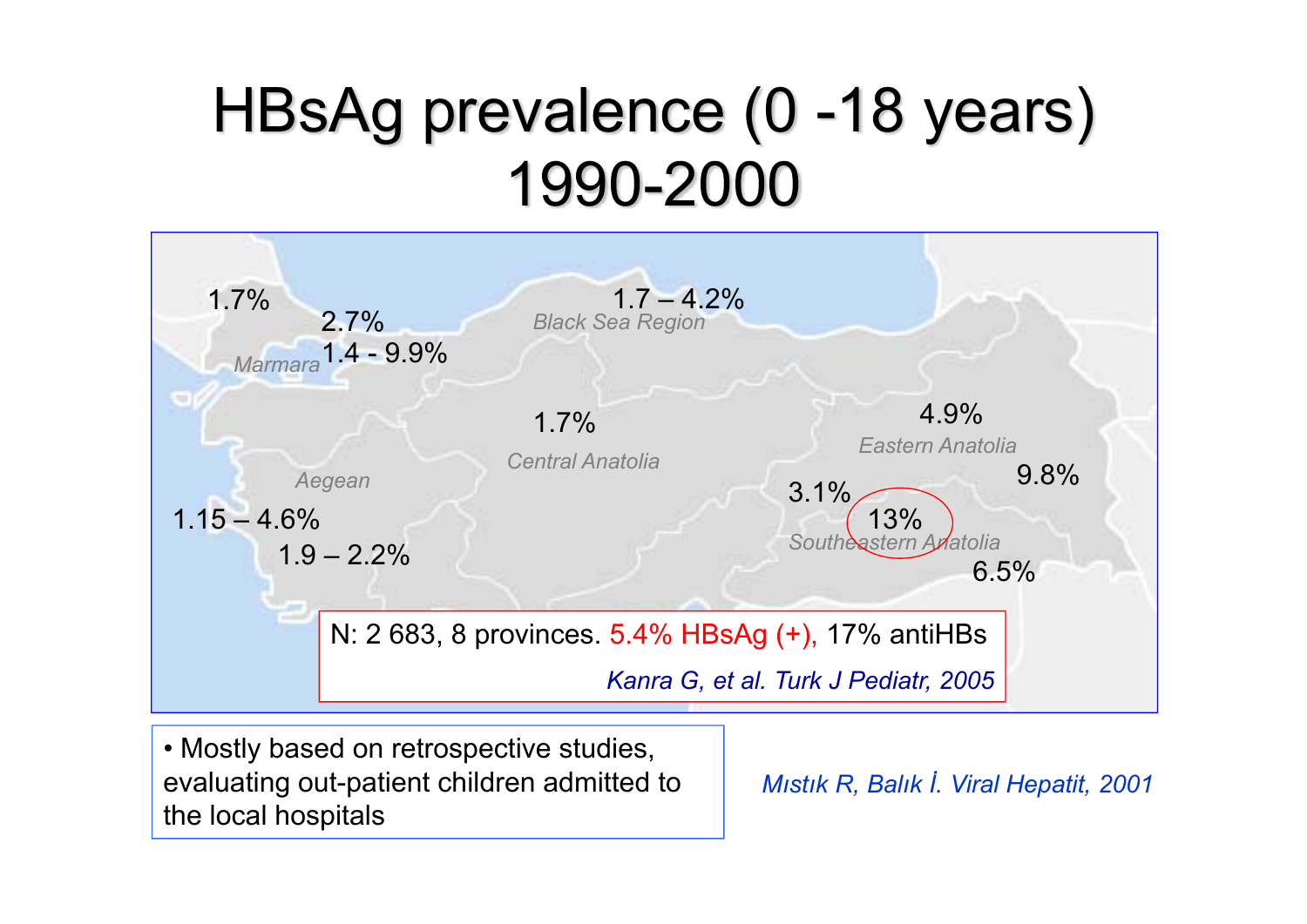### HBsAg prevalence - Age relation



*Pasha A et al. Gulhane Tıp Derg 1999;41:325-30 →* n: 267 children (İstanbul) *Tansuğ Ş et al. Viral Hepatit Derg 1999;2:96-109 →* n: 8591 children (İzmir)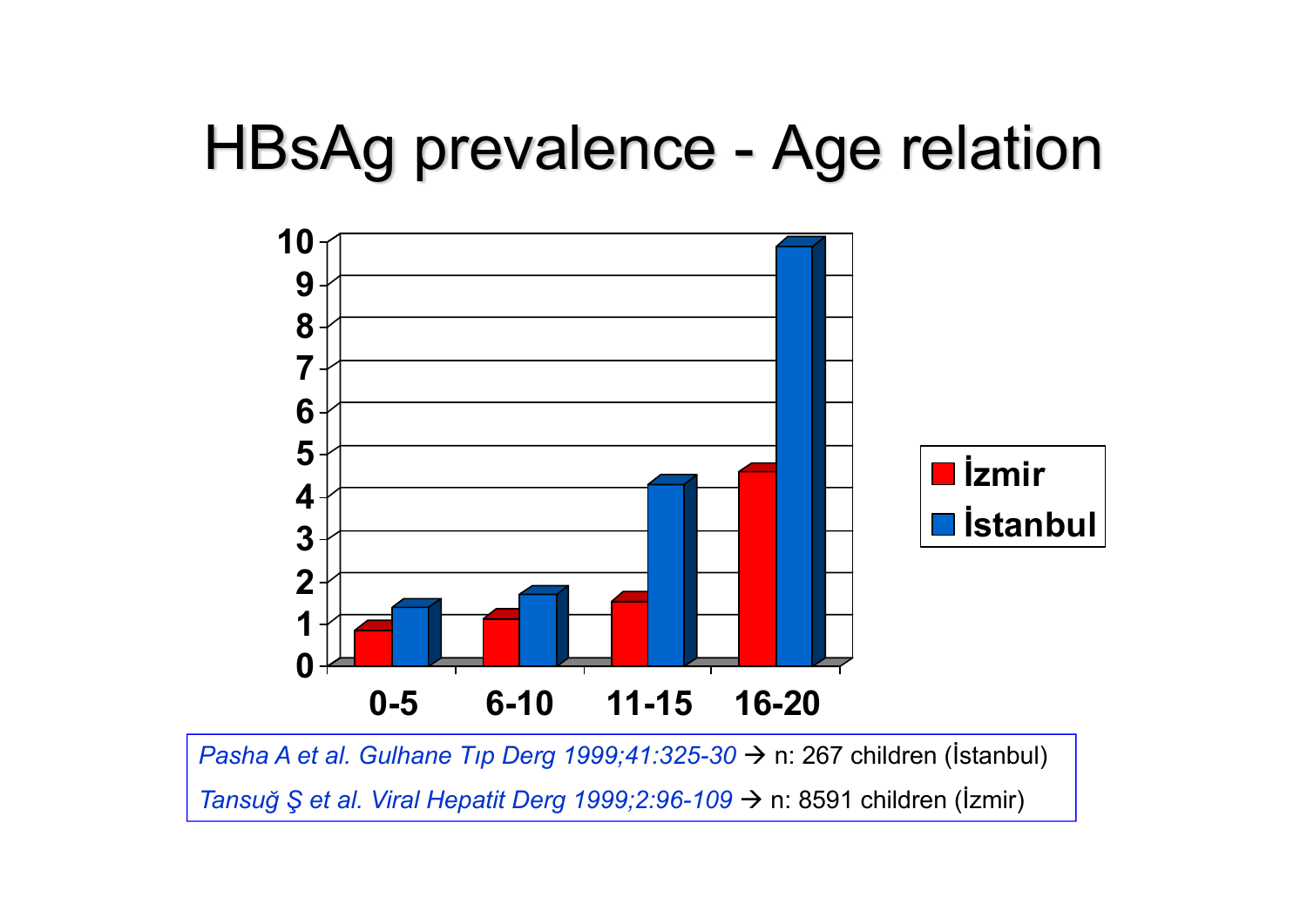## HBsAg prevalence (0 -18 years) 2001-2008



9 months – 3 years: 90.4% 3 – 5 years: 89.5% 5-8 years: 73% (1% HBsAg+)

Mardin  $\rightarrow$  Cross-sectional study (n: 802) based on systematic sampling method, representing 6 – 17 years old school children (n:147 200) of the area.

*Dikici B et al. Turk J Med Sci, 2009*

*Nalbanto ğlu B, 2008*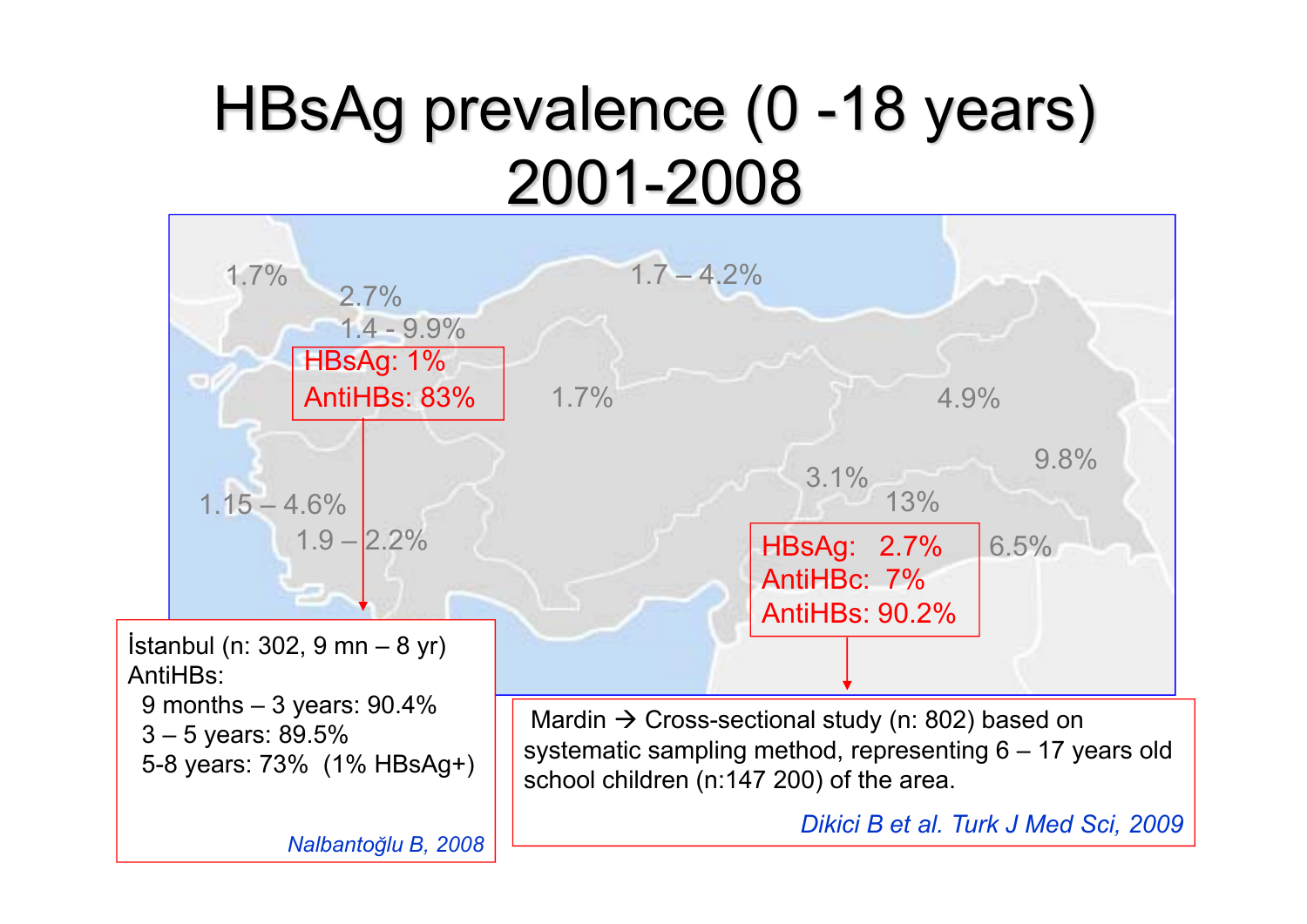## Pregnancy - HBsAg prevalence (%)

| <b>Region</b>    | City                   | Investigator                                          | N    | sAg                                               | Investigator            | N    | sAg            |
|------------------|------------------------|-------------------------------------------------------|------|---------------------------------------------------|-------------------------|------|----------------|
|                  |                        | (1990s)                                               |      | (eAg)                                             | (2000s)                 |      | (eAg)          |
| <b>Marmara</b>   | <i><b>İstanbul</b></i> | Çepni, 1996                                           | 4078 | 4.4                                               | <b>Karaca, 2003</b>     | 460  | 4.7            |
|                  |                        | Adatepe, 1997                                         | 2564 | 7.5                                               | Saveci, 2005            | 197  | 1.5            |
|                  |                        |                                                       |      |                                                   | Api, 2008               | 236  | 3.9            |
|                  | <b>Bursa</b>           | <b>Mistik, 1993</b>                                   | 602  | 3.1                                               |                         |      |                |
| Aegean           | <i>Izmir</i>           | Erensoy, 1996                                         | 760  |                                                   | 4.2 (15.2) Yegane, 2003 | 760  | 4.2(9.3)       |
|                  | Muğla                  | $14763 \rightarrow 4.2\%$<br>$4611 \rightarrow 3.6\%$ |      |                                                   |                         |      |                |
| Mediterr.        | <b>Mersin</b>          |                                                       |      |                                                   | Burnyi, 2004            | TT 7 | 3.5            |
| Central          | Ankara                 | Mete, 1993                                            | 2831 | $p=0.07$                                          | <b>DO1</b>              | 451  | $\overline{7}$ |
|                  |                        | Özsoylu, 1993                                         | 2667 | $\overline{\mathbf{O}}$ . $\overline{\mathbf{O}}$ |                         |      |                |
|                  | Kayseri                | Abacı, 1995                                           | 400  | 3.8                                               |                         |      |                |
| <b>Black sea</b> | <b>Rize</b>            |                                                       |      |                                                   | Atılgan, 2009           | 1130 | 2.56           |
| Eastern          | Erzurum                | Kadanalı, 1997                                        | 282  | 6.3                                               |                         |      |                |
| SouthE.          | Urfa                   |                                                       |      |                                                   | Harma, 2003             | 136  | 7.3(0)         |
|                  |                        |                                                       |      |                                                   | Aslan, 2001             | 450  | 4.6(9.5)       |
|                  | Adıyaman               |                                                       |      |                                                   | Kölgelier, 2009         | 677  | 4.7            |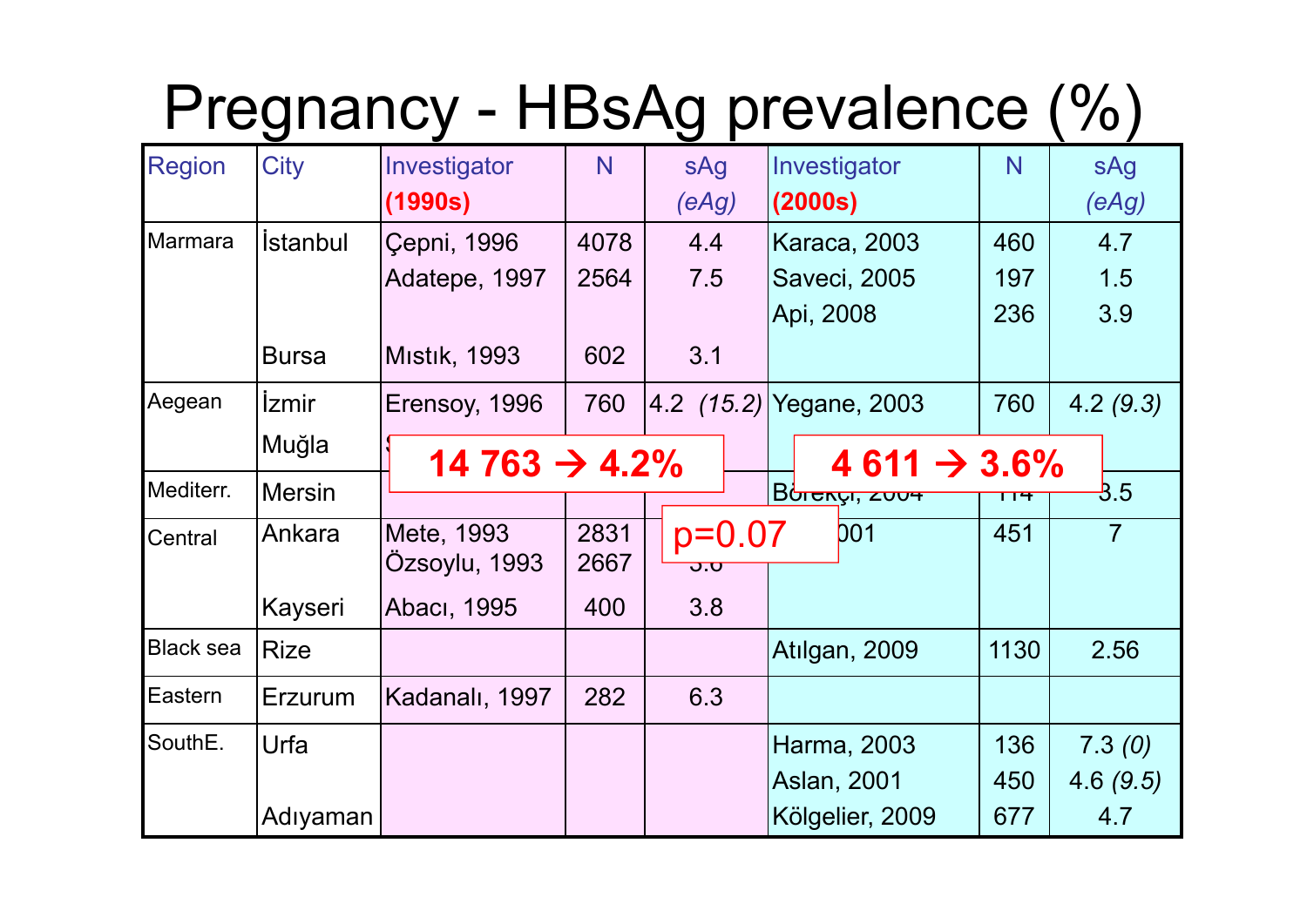### Blood donors – Turkish Red Crescent



*Gurol E et al. Eur J Epidemiol, 2006*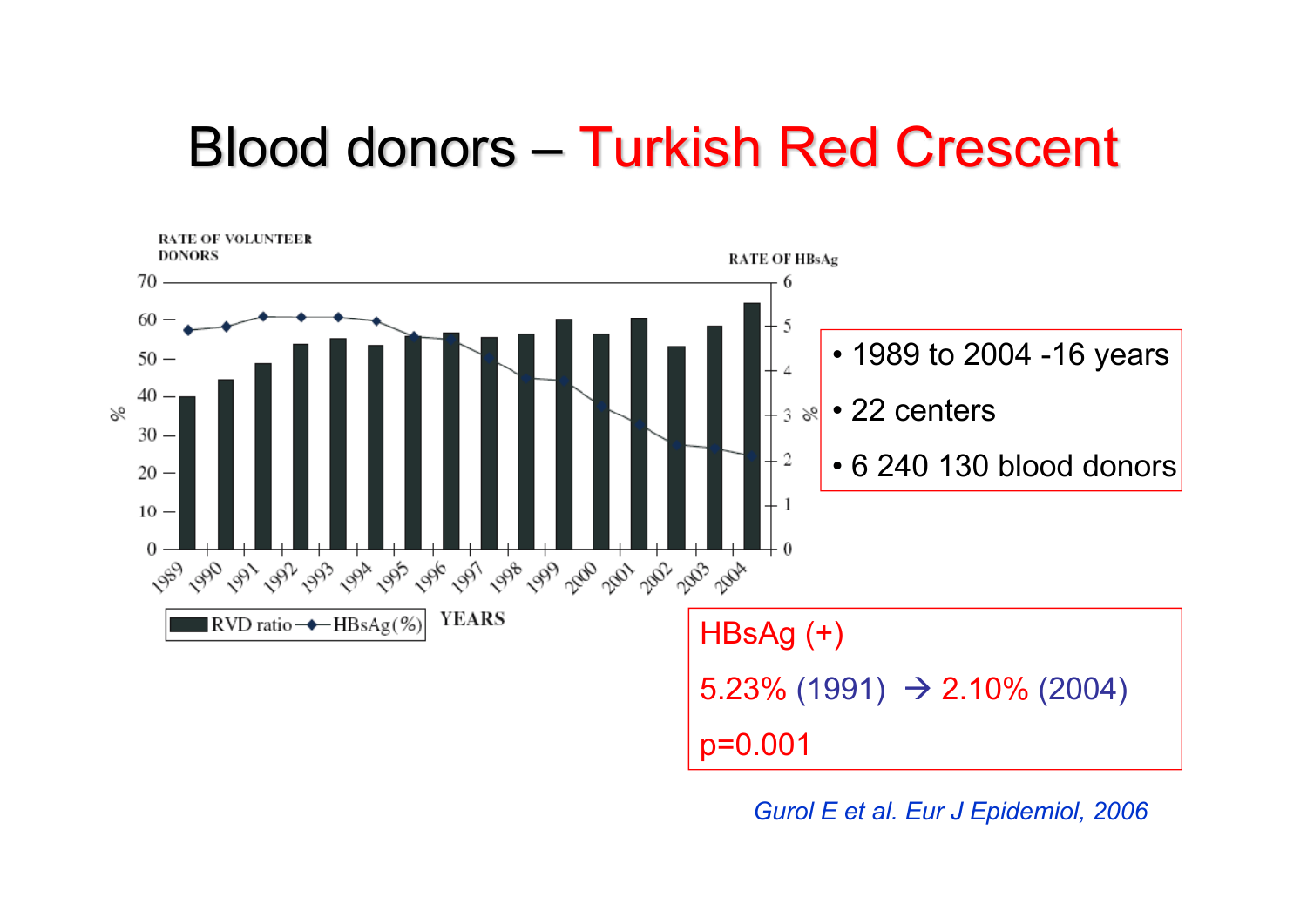# Blood donors – 2 (2000-2009)



|      | <i><u><b>izmir</b></u></i><br>n:61409 | <b>İstanbul</b><br>n:19499 | <b>Kocaeli</b><br>n:28027 | <b>Isparta</b><br>n:51361 | <b>Konya</b><br>n:52454 | <b>Adıyaman</b><br>n:12384 | <b>Van</b><br>17200 |
|------|---------------------------------------|----------------------------|---------------------------|---------------------------|-------------------------|----------------------------|---------------------|
| 2000 |                                       | 2,96                       | 0,68                      | 1,79                      | 1,6                     |                            | 3,67                |
| 2001 |                                       | 2,62                       | 2,60                      | 1,74                      | 1,7                     |                            | 2,57                |
| 2002 | 2,13                                  | 2,16                       | 2,41                      | 1,54                      | 2,1                     | 3,1                        | 1,3                 |
| 2003 | 2,17                                  | 1,88                       | 1,55                      | 0,90                      |                         | 2,3                        | 2,1                 |
| 2004 | 1<br>$\rightarrow$ 1.8%<br>N: 242 334 |                            |                           |                           |                         |                            |                     |
| 2005 | 1,76                                  | <u> १,५४</u>               |                           | <b>U,84</b>               |                         | 3,0                        |                     |
| 2006 | 1,94                                  | 1,25                       |                           | 0,91                      |                         | 3,7                        |                     |
| 2007 |                                       |                            |                           | 0,92                      |                         | 3,5                        |                     |
| 2008 |                                       |                            |                           |                           |                         | 3,1                        |                     |
|      | 2,0                                   | 2,06                       | 1,9                       | 1,1                       | 1,8                     | 3,3                        | 2,4                 |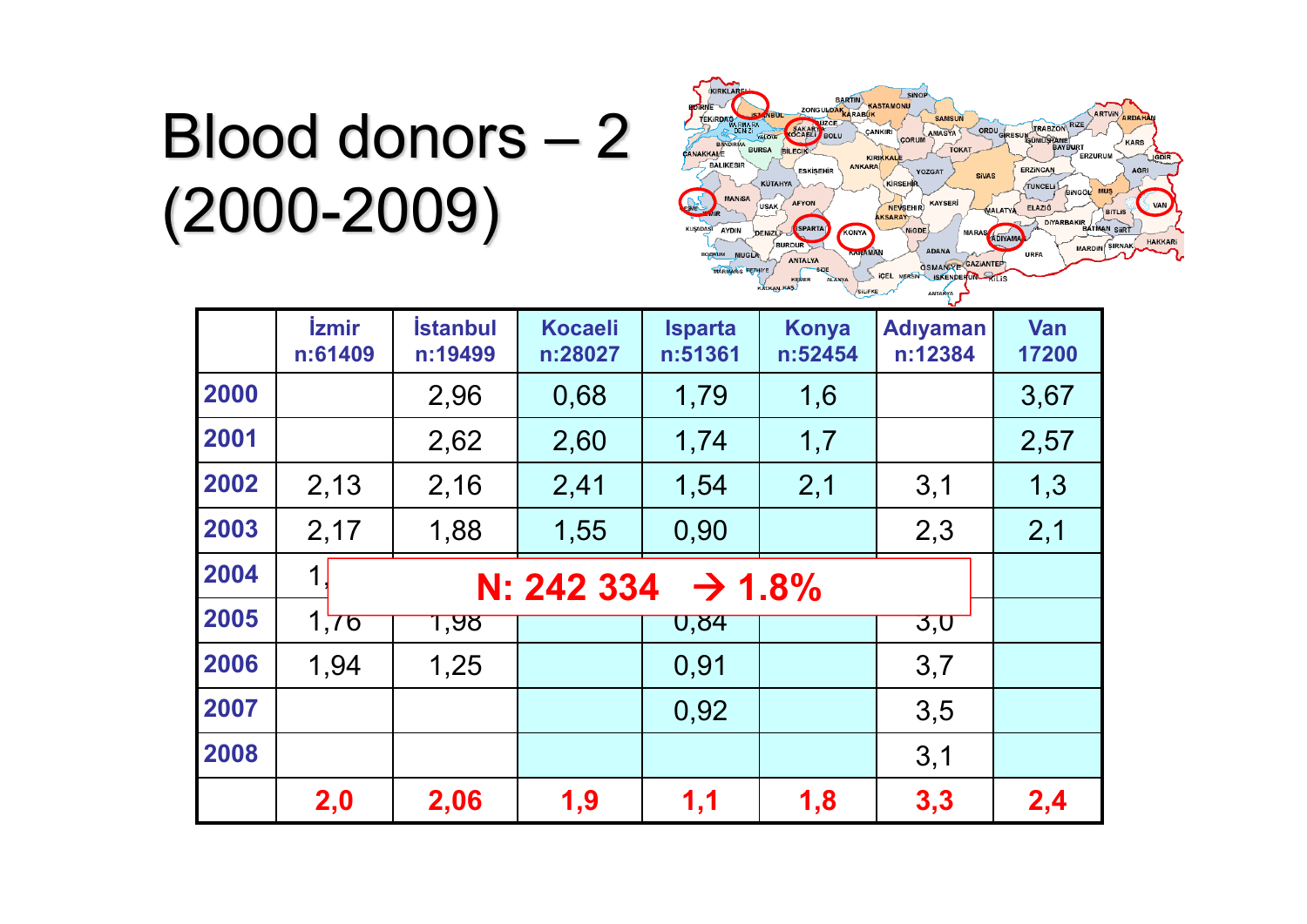### General population-1



#### **Isparta province, 2006-07**

Population (≥18 years): 134 983 -> Study population: 2852 (71.5% of target) Random sampling from 3 rural villages.

Markers were determined by card test, positives were confirmed by EIA Mean age: 42.5±14.4

**HBsAg: 2.5%**

**AHBs: 16.2%**

Significant correlation between HBsAg (+)

- •Low educational status (p=0,001)
- •Mail gender (p=0,009)
- •Increasing age (p=0,017)

*Zeynep Akcam F, et al. Int J Infect Dis 2009*

#### **Bolu province, 2003**

Population: 74 235  $\rightarrow$  Study population: 2204 (rural and urban regions) **HBsAg: 2.7%** 

*Karabay O, et al. Turk J Gastroenterol 2004*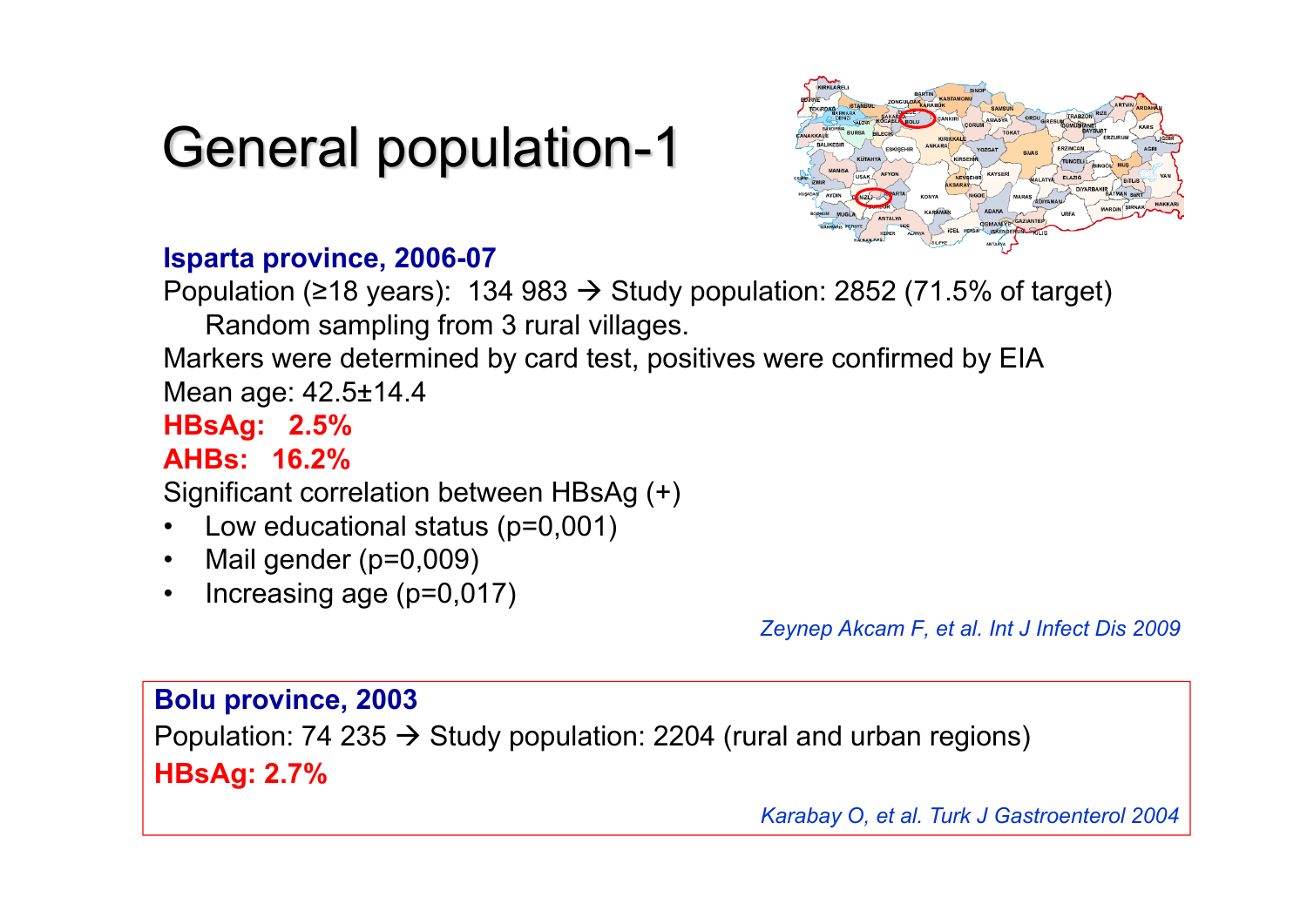### General population-2



#### **Tokat province**

Population ( <sup>≥</sup>18 years): 530 000 Study population: 1095

Random sampling from 70 regions selected by a cluster sampling method. Mean age: 41.4 17 (18-95)

#### **HBsAg: 5.5% AHBs: 22.8%**

No significant difference between

- •Men vs women
- •Living in rural vs urban area

*Yıldırım B et al. Turk J Gastroenterol 2009*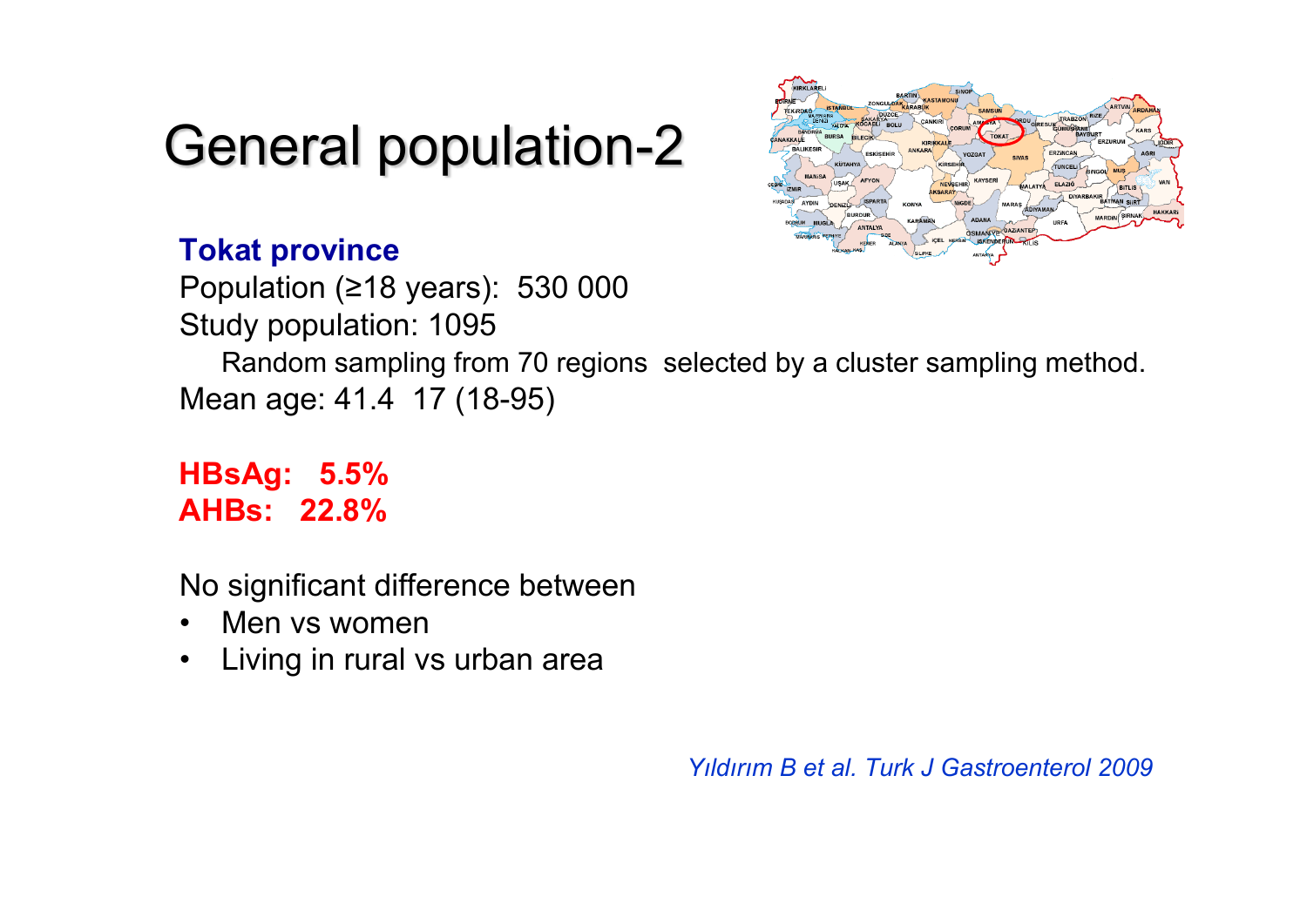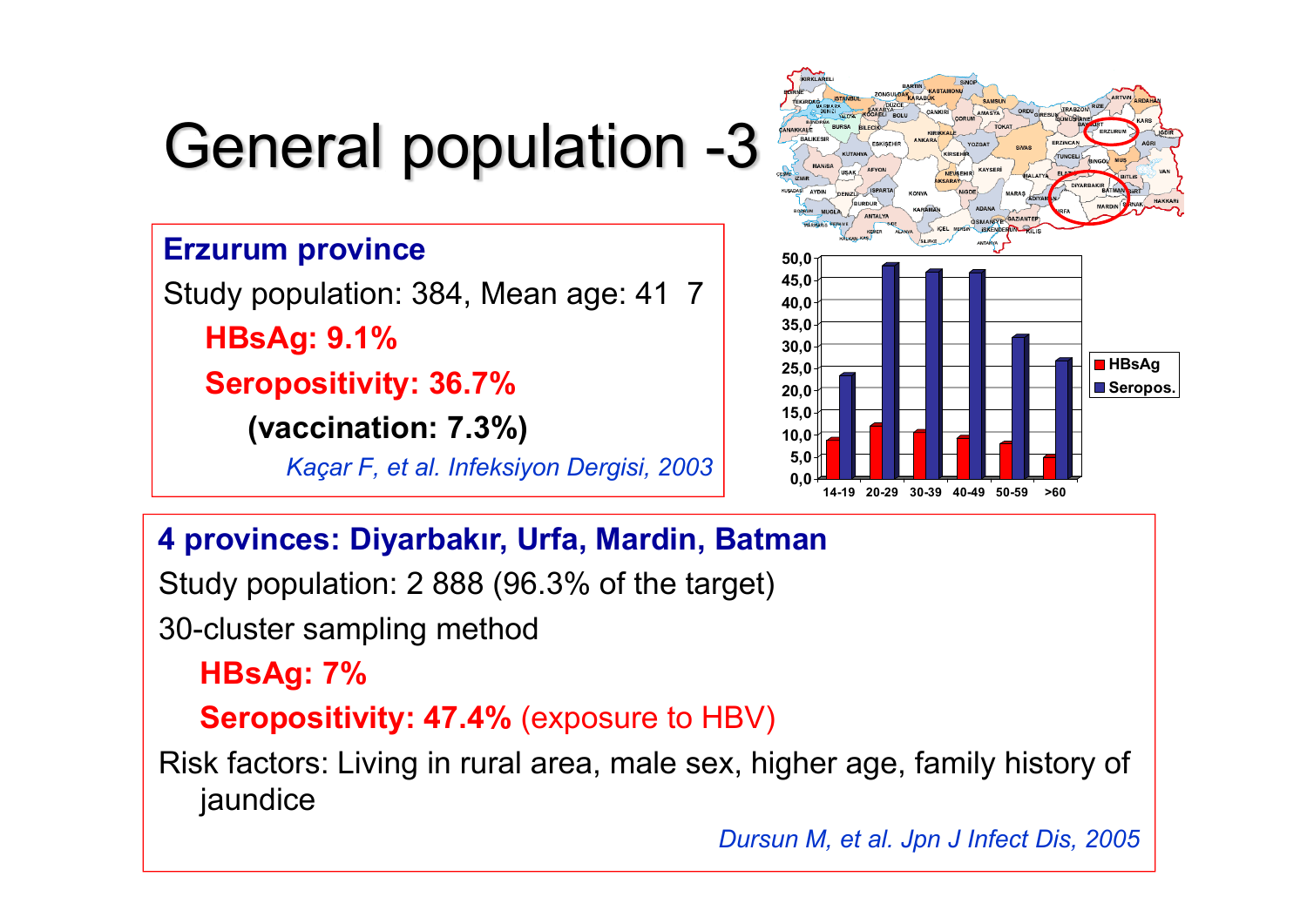### Health care workers



*Demir İ, et al. İnfeksiyon Dergisi, 2006 Ozsoy MF, et al. Journal of Viral Hepatitis, 2003 Yılmazlar A, et al. Türk Anest Rean Der Dergisi, 2005*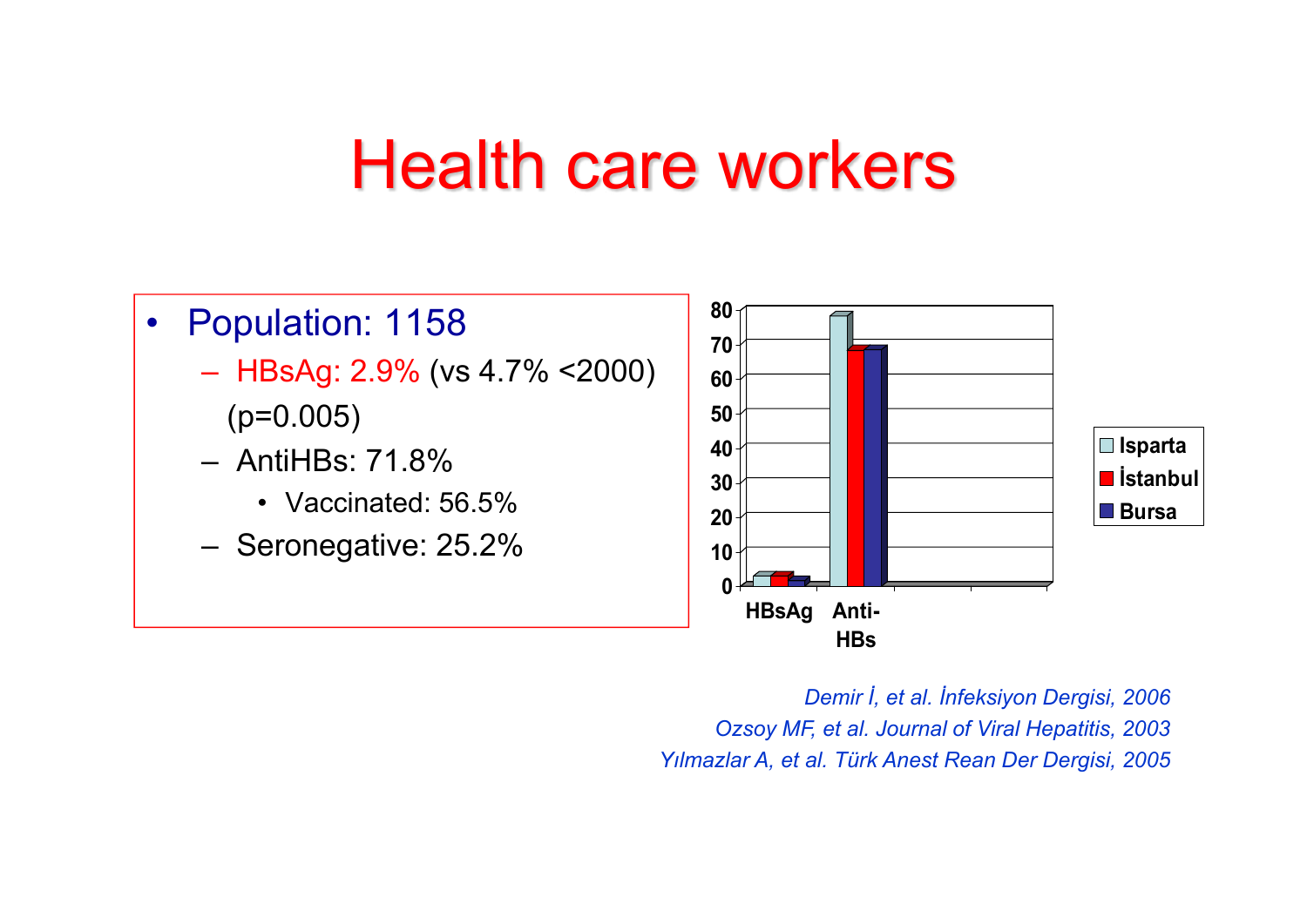## Pre-op screening

- • Population: 12 756
	- HBsAg (+) 3.6% (2.3 4.5)

Children scheduled for elective surgery

- Population: 429
- Age: 6.02±4.14 (0-16) HBsAg: 1.6% AntiHBs: 39.6%Seronegative: 54%



*Öner M, et al. Genel Tıp Derg, 2007 Utkan A, et al. Acta Orthop Traumatol Turc, 2006 Çöl C, et al. Klinik Bilimler, 2004 Demirel F, et al. Çocuk Dergisi, 2003*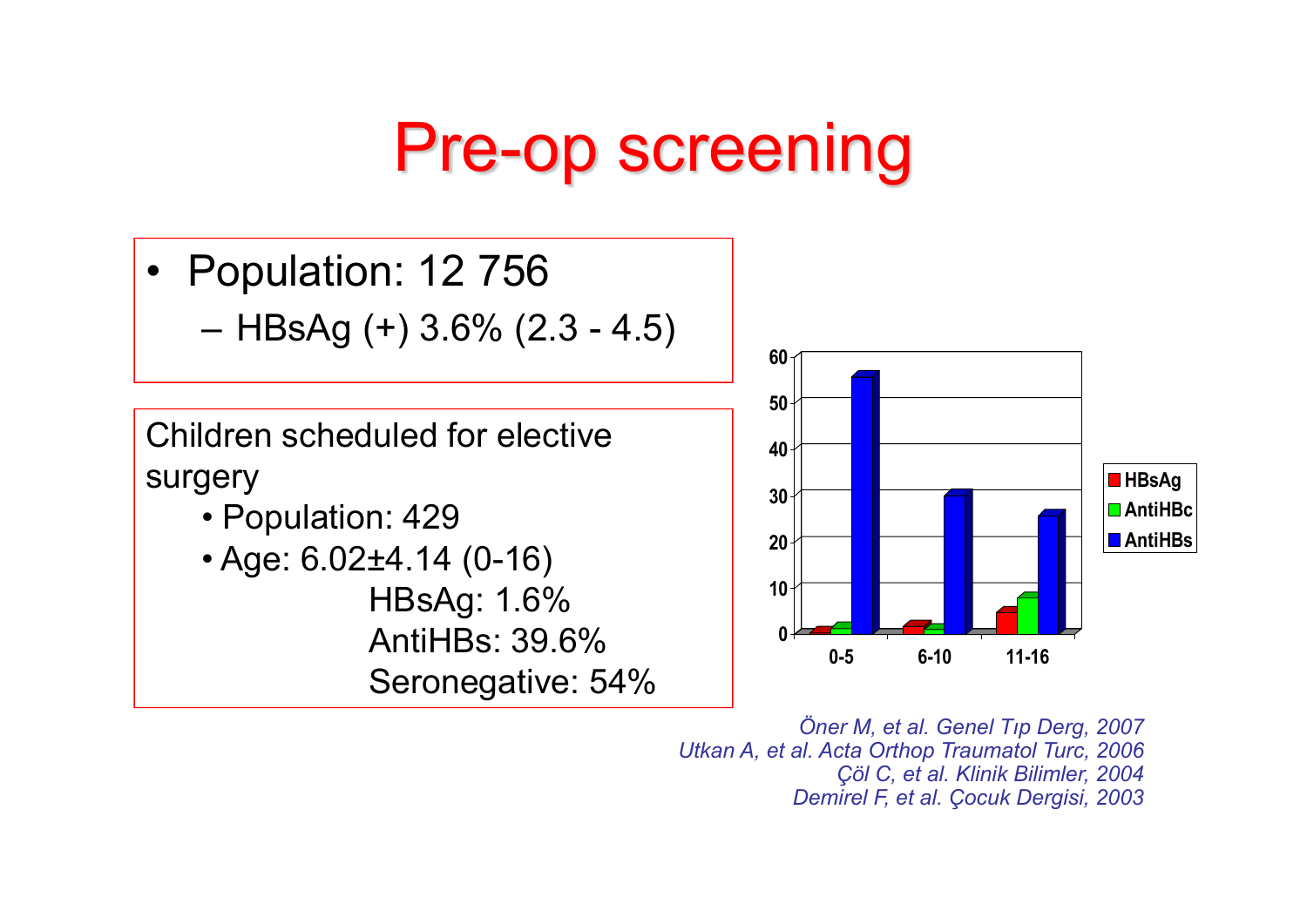# Etiology of acute hepatitis

| Reference           | Year      | n   | HAV %          | HBV %     |
|---------------------|-----------|-----|----------------|-----------|
|                     |           |     | age            | age       |
| Kandemir, 2007      | 1990-2004 | 561 | 48.2           | 41.5      |
|                     |           |     | 17             | 28        |
| Yamazhan, 2001      | 1993-1997 | 246 | 43             | 45.9      |
|                     |           |     | $15 - 20$      | $21 - 30$ |
| <b>Colpan, 2003</b> | 2001-2003 | 73  | 54.8           | 39.8      |
|                     |           |     | $20.4 \pm 6.1$ | 30.9±12.5 |
| Ertuğrul, 2006      | 2004-2005 | 46  | 87             | 13        |
|                     |           |     | 12.35          | 37.33     |

• HAV is the major cause before the age of 20

• HBV is seen mainly in the adult population (20 to 40 years of age)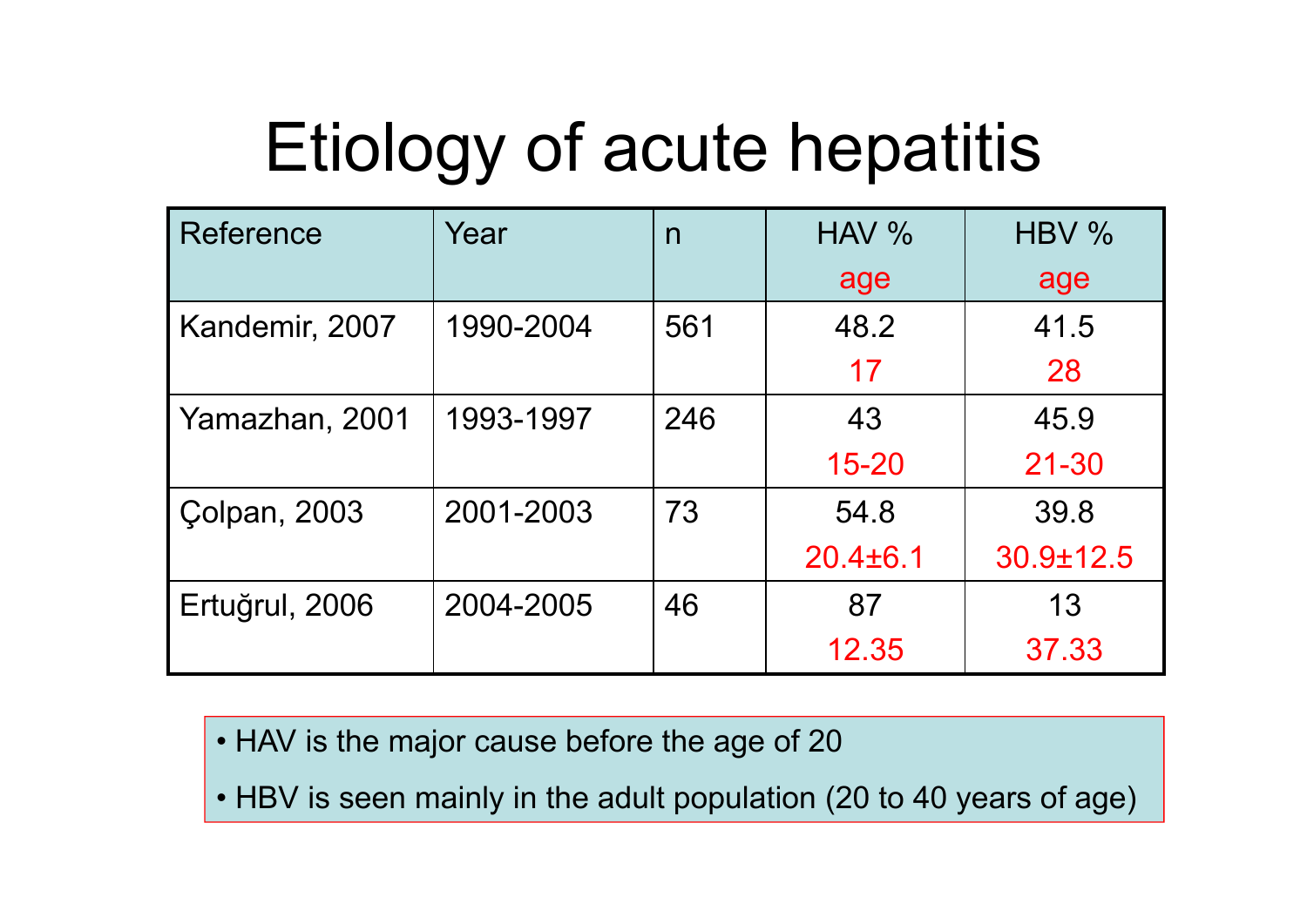# Hepatocellular Carcinoma

#### HCC incidence: 0.83/100 000 (similar between 2000 and 2003) - MoH,2003

1994 – 1997 → 7 hospitals n: 207*Uzunalimo ğlu, 2001*

1994 – 2007 → 5 hospitals n: 221*Alacacıo ğlu, 2008*



18% of the HBV positives were infected with HDV



**HBV HCV HBV+HCValcoholcryptogenic unknown**

were infected with HDV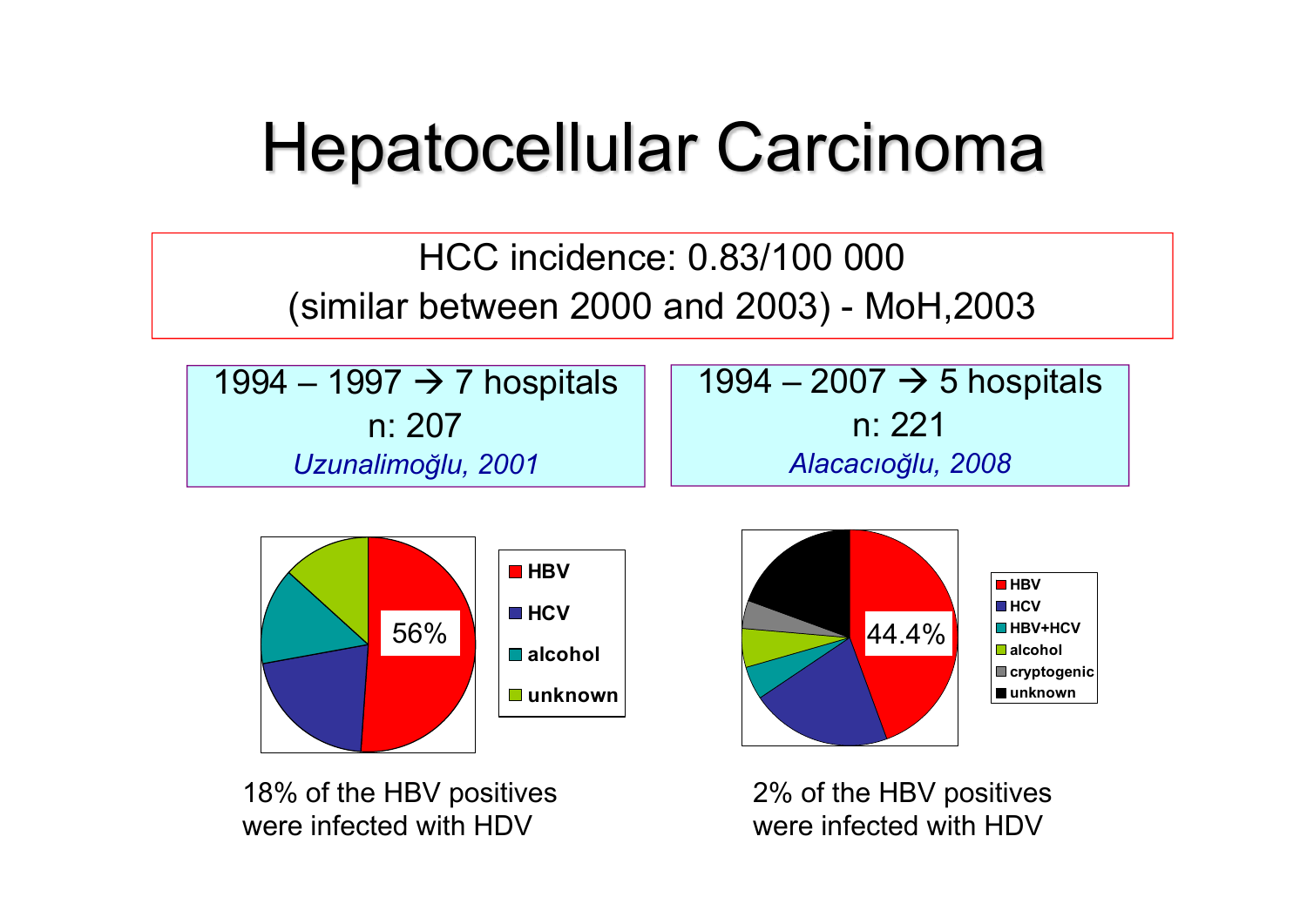### **Horizontal transmission is the major route**

- $\bullet$  HBsAg prevalence increases with age among children – Peaks between 5-15 years of age
- $\bullet$  Intra-familial transmission is common (parents to child, sibling to sibling)
	- 302 children with CHB
		- Risk for intra-familial transmission 71.9%
		- Risk for parenteral transmission 23%
	- – $-$  Risk is higher when both the parents are HBsAg(+)
	- Risk increases proportionately with the number of children in the family



*De ğertekin H, Public Health,2008 Ucmak H, et al. Epidemiol Infect, 2007 Do ğancı T, et al. World J Gastroenterol, 2005 Erol S, et al. Eur J Gastroenterol Hepatol, 2003*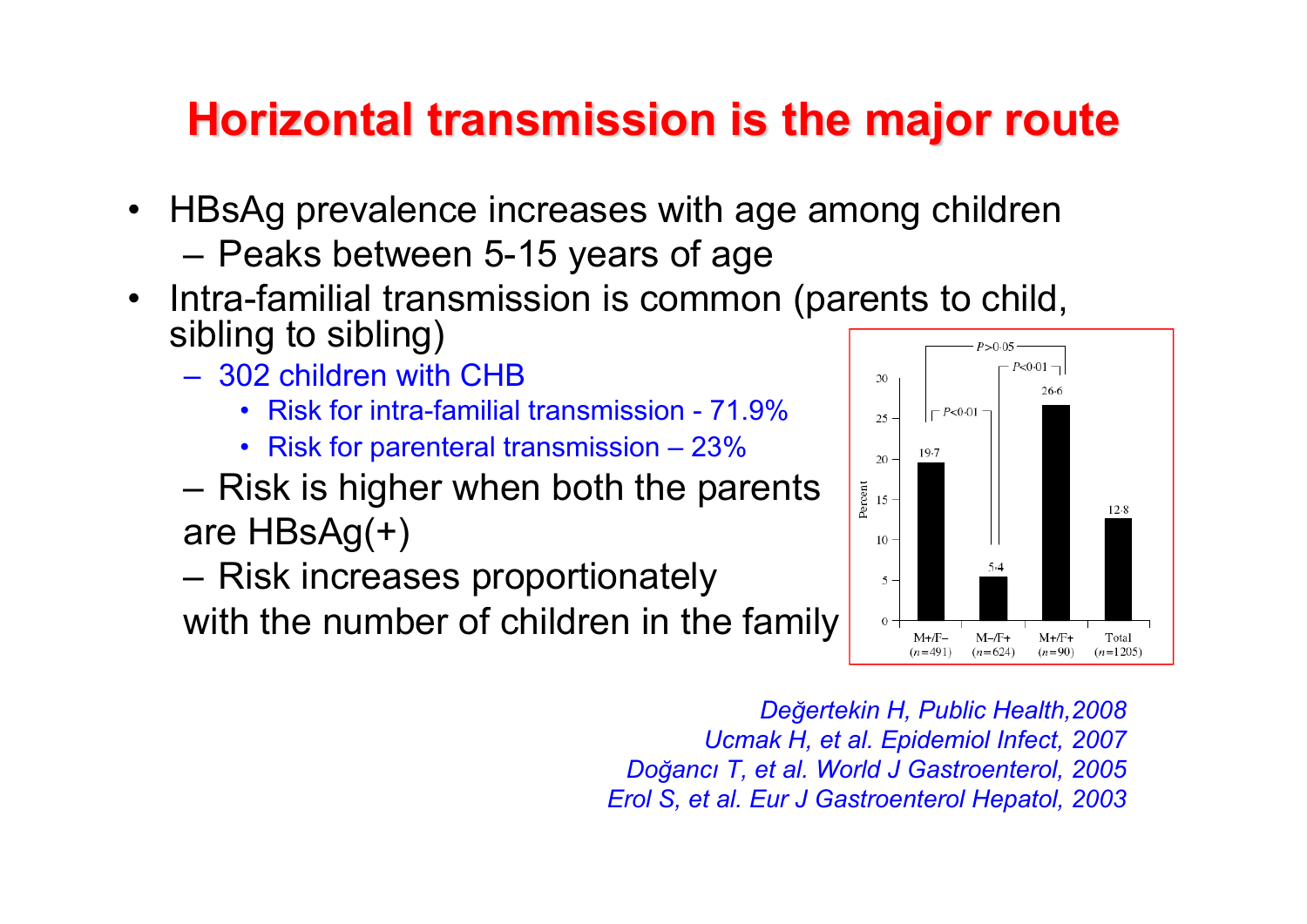HDV-1

#### Anti-HDV positivity in asymptomatic HBsAg carriers

| Year      | n    | Anti-HDV % | Reference        |
|-----------|------|------------|------------------|
| 1980-1990 | 659  | 4.1        | Değertekin, 2006 |
| 1991-2000 | 5162 | 5.4        | (General Turkish |
| 2000-2005 | 792  | 2.9        | population)      |
| 2002-2005 | 889  | 6          | Celen, 2006      |
|           |      |            | (Diyarbakır)     |

*Değertekin H, et al. Turk J Gastroenterol, 2006 Celen MK, et al. Saudi Med J, 2006*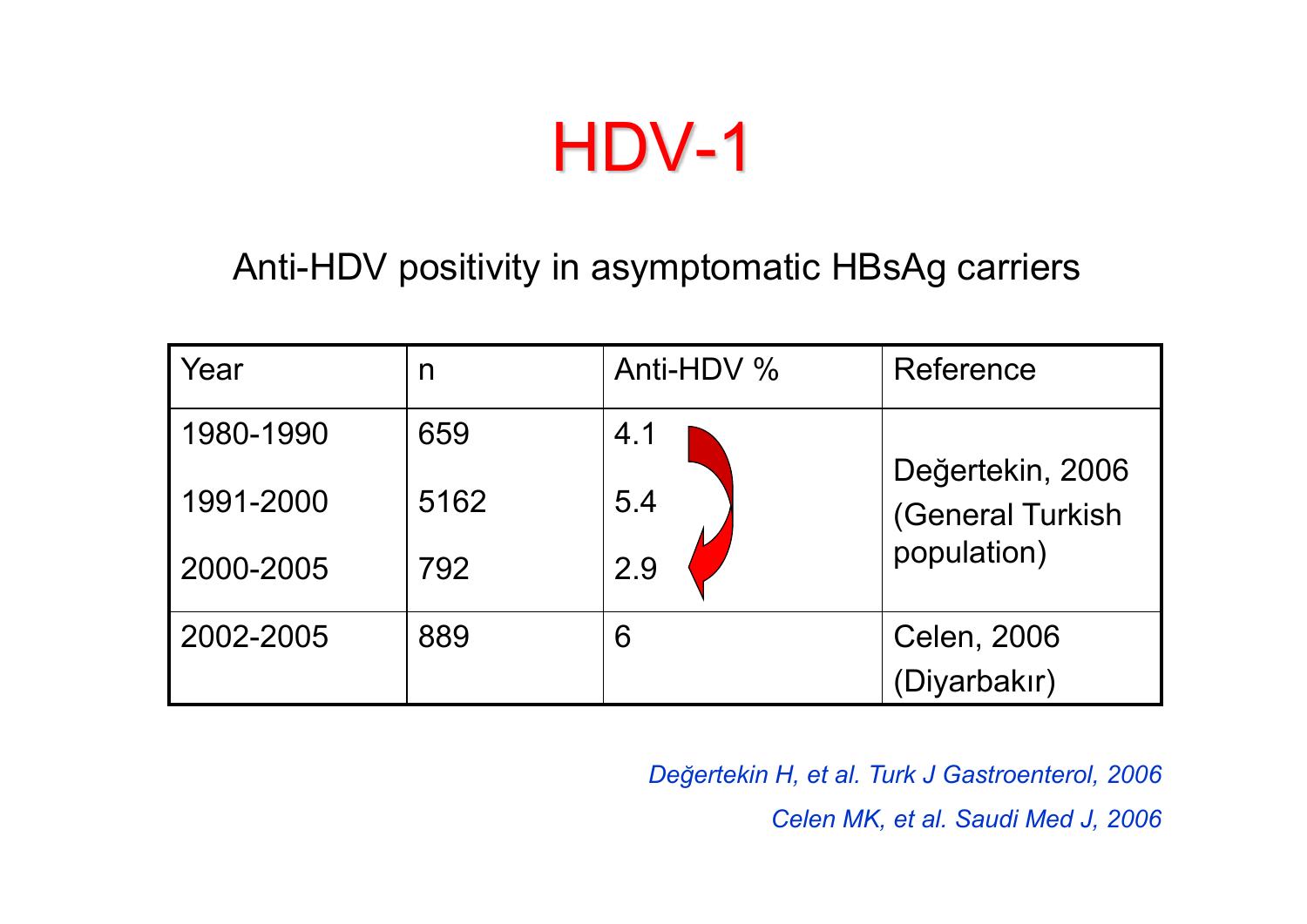### HDV-2

### AntiHDV positivity in chronic hep B (n: 5231)

| Marmara <sup>4.5%</sup> | <b>Black Sea Region</b>                                               |                                                                                   |
|-------------------------|-----------------------------------------------------------------------|-----------------------------------------------------------------------------------|
| Aegean<br>5%            | $29\% \rightarrow 12.1\%$<br><b>Central Anatolia</b><br>Mediterranean | 23.5%<br>Eastern Anatolia<br>$37.7\% \rightarrow 27.1\%$<br>Southeastern Anatolia |

Before 1995 → After 1995

*Değertekin H, et al. Liver Int, 2008*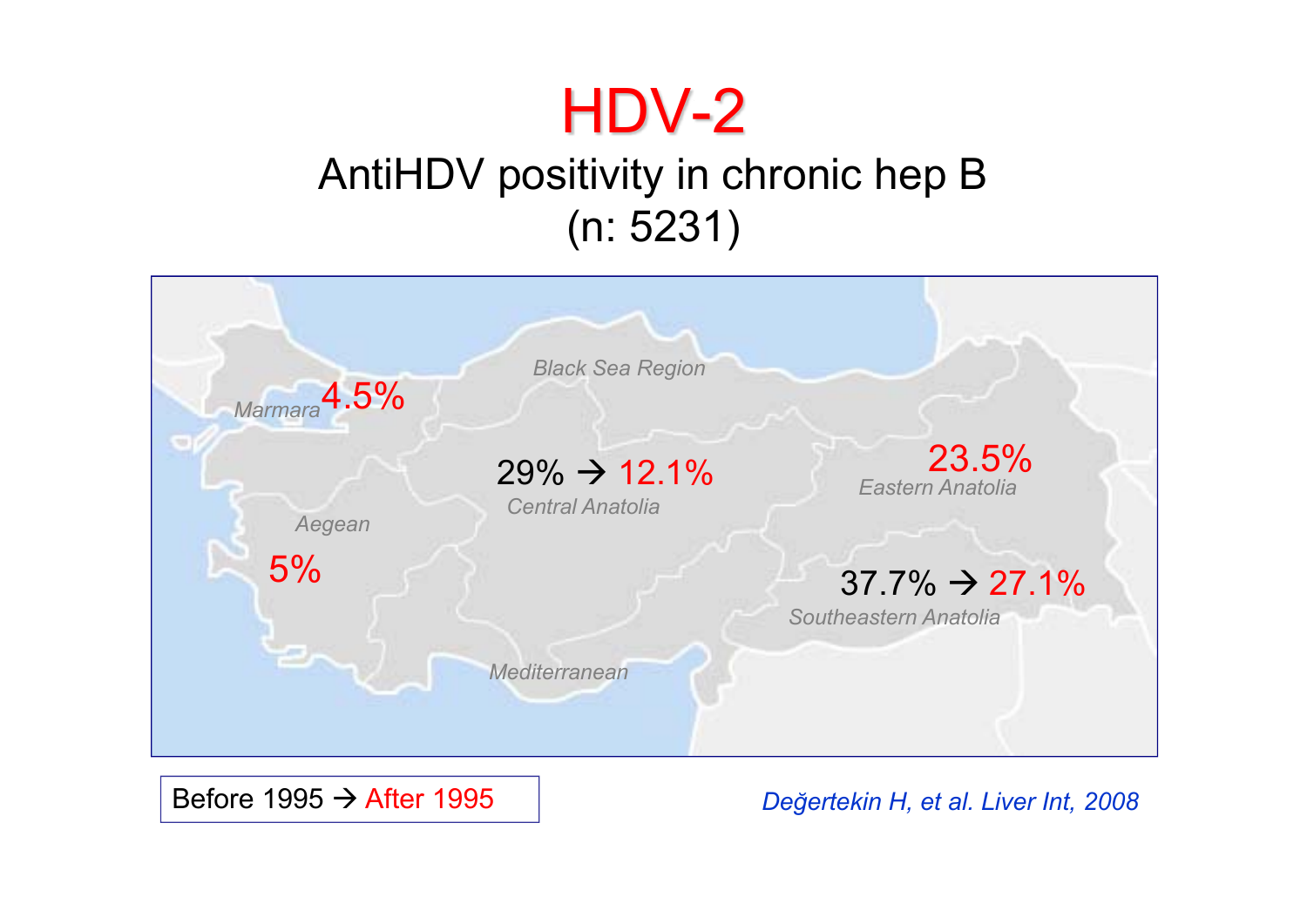## Summary - HBV

Turkey is a country of intermediate endemicity for HBV

- Prevalence of HBV shows a regional difference (higher in southeastern and eastern parts of Turkey)
- HBsAg peaks around 10-20 years of age
- • Decrease in HBsAg prevalence (field studies = 2.5 – 9.1%)
	- Decrease among children
		- Possibly by preventing perinatal and horizontal transmission by the vaccination program
	- $-$  Decrease among blood donors (5.23%  $\rightarrow$  1.8%)
		- Quality of the pre-donation screening
		- Increase of civilian vs military donors
	- $-$  Decrease among HCW (4.7%  $\rightarrow$  2.9%)
	- No significant decrease among pregnant women